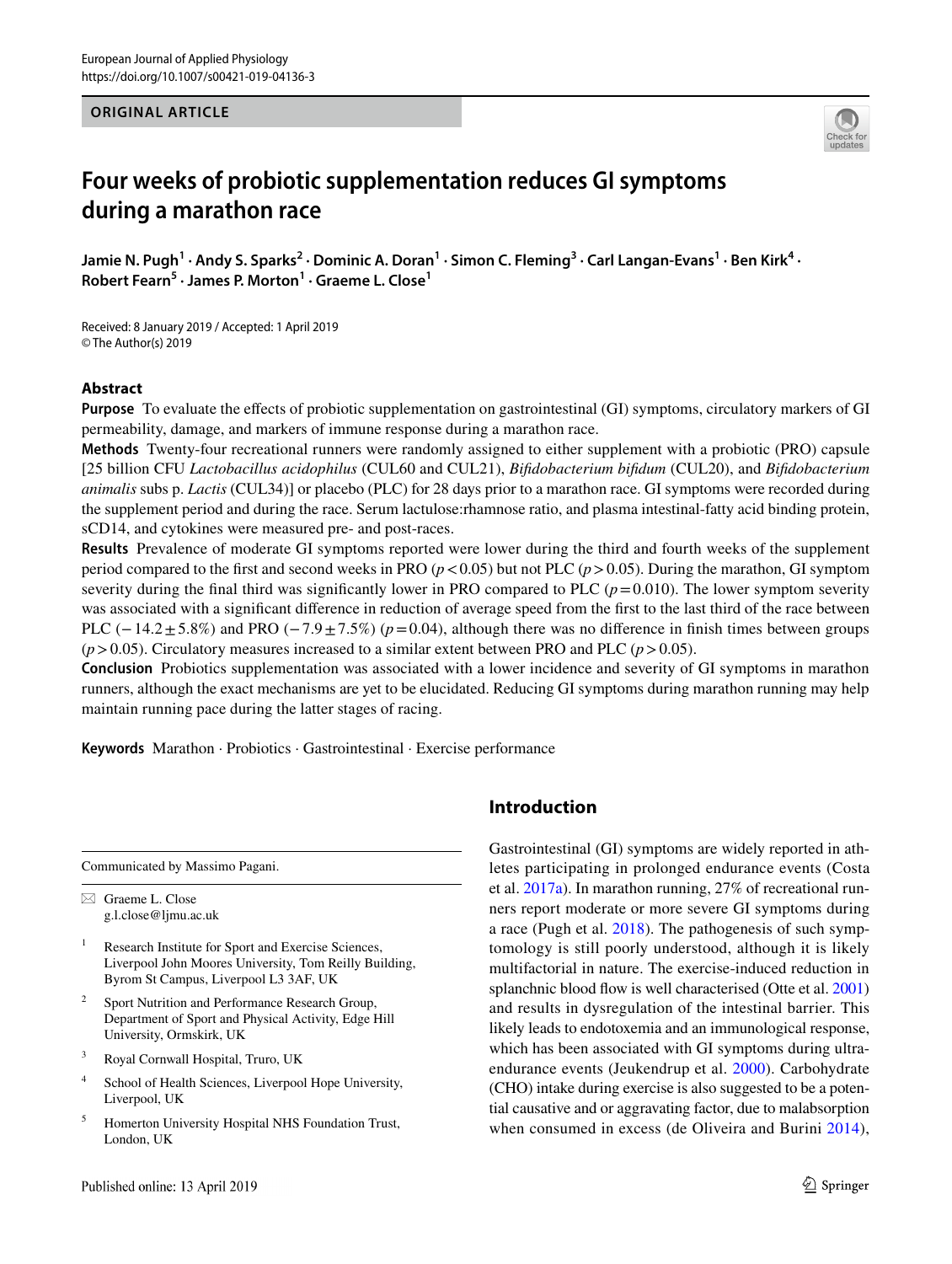<span id="page-1-0"></span>**Table 1** Participant characteristics

|                                                      | PLC              |               | <b>PRO</b>      |               |  |
|------------------------------------------------------|------------------|---------------|-----------------|---------------|--|
|                                                      | $Mean \pm SD$    | Range         | $Mean \pm SD$   | Range         |  |
| Age (years)                                          | $36.1 \pm 7.5$   | $29 - 50$     | $34.8 \pm 6.9$  | $22 - 43$     |  |
| Height (cm)                                          | $175.4 \pm 11.1$ | 152–186       | $179.0 \pm 6.3$ | 168-190       |  |
| Body mass (kg)                                       | $73.5 \pm 11.3$  | $48 - 95$     | $76.5 \pm 9.4$  | $61 - 92$     |  |
| $\dot{V}O_{2\text{peak}}$ (mL kg min <sup>-1</sup> ) | $56.4 + 8.6$     | $47.2 - 70.0$ | $57.6 \pm 8.0$  | $48.1 - 66.7$ |  |
| $LT$ (km $h^{-1}$ )                                  | $11.9 \pm 1.9$   | $9 - 16.0$    | $12.3 \pm 1.9$  | $10 - 15.5$   |  |
| Most recent marathon time (min)                      | $220 + 40$       | 150–283       | $222 \pm 46$    | 152–315       |  |

Values are mean $\pm$ SD. Differences between groups for all measures were not significant

although tolerance levels may difer for individuals (Costa et al. [2017b](#page-9-3)). There may also be a predisposition to symptoms, as individuals with a history of recurrent exerciseassociated GI symptoms, appear to sufer greater prevalence and severity of symptoms during exercise (Ter Steege et al. [2008](#page-10-2)). However, due to the range of symptom types (each with their own unique aetiology) coupled with diferences in study methodologies to assess GI symptoms, studies to date have yet to fnd a single mechanism. Nonetheless, GI symptoms during marathon running remain detrimental to exercise performance in recreational and elite runners (Pugh et al. [2018\)](#page-10-0) hence potential strategies to reduce such remains an attractive area of research.

One potential strategy to reduce GI symptoms during endurance exercise is probiotic supplementation (Roberts et al. [2016\)](#page-10-3). While probiotics can relieve lower GI symptoms in irritable bowel syndrome IBS (Hungin et al. [2018\)](#page-9-4), there is less consensus with regard to their efficacy in modulating exercise-associated GI symptoms. A reduction in the duration of GI symptoms was noted in a group of recreational runners 2 week post-marathon race following a single strain probiotic supplementation, although only severe symptoms (diarrhea, vomiting, and stomach ache) were recorded and no diferences were found during the period of supplementation (Kekkonen et al. [2007](#page-9-5)). The severity of GI symptoms during training in novice triathletes was also reduced when supplementing with a multi-strain probiotic, with subsequent reductions in GI permeability following an Ironman distance triathlon race compared to placebo (Roberts et al. [2016](#page-10-3)). However, permeability was assessed 6 day post-race and inrace GI symptoms were not assessed. Potential mechanisms by which symptoms could be ameliorated include modulation of CHO absorption and oxidation (Rooj et al. [2010\)](#page-10-4), and attenuation of exercise-induced GI damage or permeability (Anderson et al. [2010](#page-9-6); Lamprecht et al. [2012\)](#page-9-7).

There are many circulatory markers of GI dysfunction that have been assessed post-exercise. Indirect measures of GI permeability utilise dual sugar probes, such as lactulose and rhamnose (Pugh et al. [2017b](#page-10-5)), while intestinalfatty acid binding protein (I-FABP) has often been used as a sensitive marker to intestinal mucosal damage (Pugh et al. [2017a](#page-10-6); Van Wijck et al. [2011\)](#page-10-7). However, the relationship between such markers and exercise-induced GI symptoms is unclear. Downstream circulatory markers of immune activation and infammatory response have been assessed following competitive endurance exercise (Moore et al. [1995;](#page-10-8) Nieman et al. [2006](#page-10-9)), although to date, only one marker has been associated with the occurrence of GI symptoms. Plasma soluble cluster of diferentiation 14 (sCD14) is a co-receptor of lipopolysaccharide (LPS) and a marker of monocyte activation (Shive et al. [2015\)](#page-10-10). Postrace plasma concentrations of sCD14 were increased to a greater extent in ultramarathon runners reporting symptoms of nausea relative to those without (Stuempfe et al. [2016](#page-10-11)). Therefore, sCD14 warrants further investigation following endurance exercise.

Given the prevalence of GI issues in endurance athletes and the associated effects on exercise performance and perceived enjoyment, the purpose of this study was to evaluate the efects of probiotic supplementation on GI symptoms during marathon training and racing. We hypothesised that GI symptoms during training and a marathon race would be less frequent and less severe with probiotic supplementation. In addition, it was hypothesised that probiotic supplementation would attenuate circulatory markers of exercise-induced GI permeability, damage, and immunological response.

## **Methods**

A total of 24 runners (20 male, 4 female) participated in the study. All participants were required to have run a marathon race quicker than 5 h within the previous 2 years. Participant characteristics are presented in Table [1](#page-1-0). All participants were free of medications, such as NSAIDs, antidepressants, or diuretics, nutritional supplements and any history of GIrelated medical issues (IBS or abdominal surgery). After explaining the nature and risks of the experimental procedures to the participants, their informed written consent was obtained. The study was approved by the Ethics Committee of Liverpool John Moores University.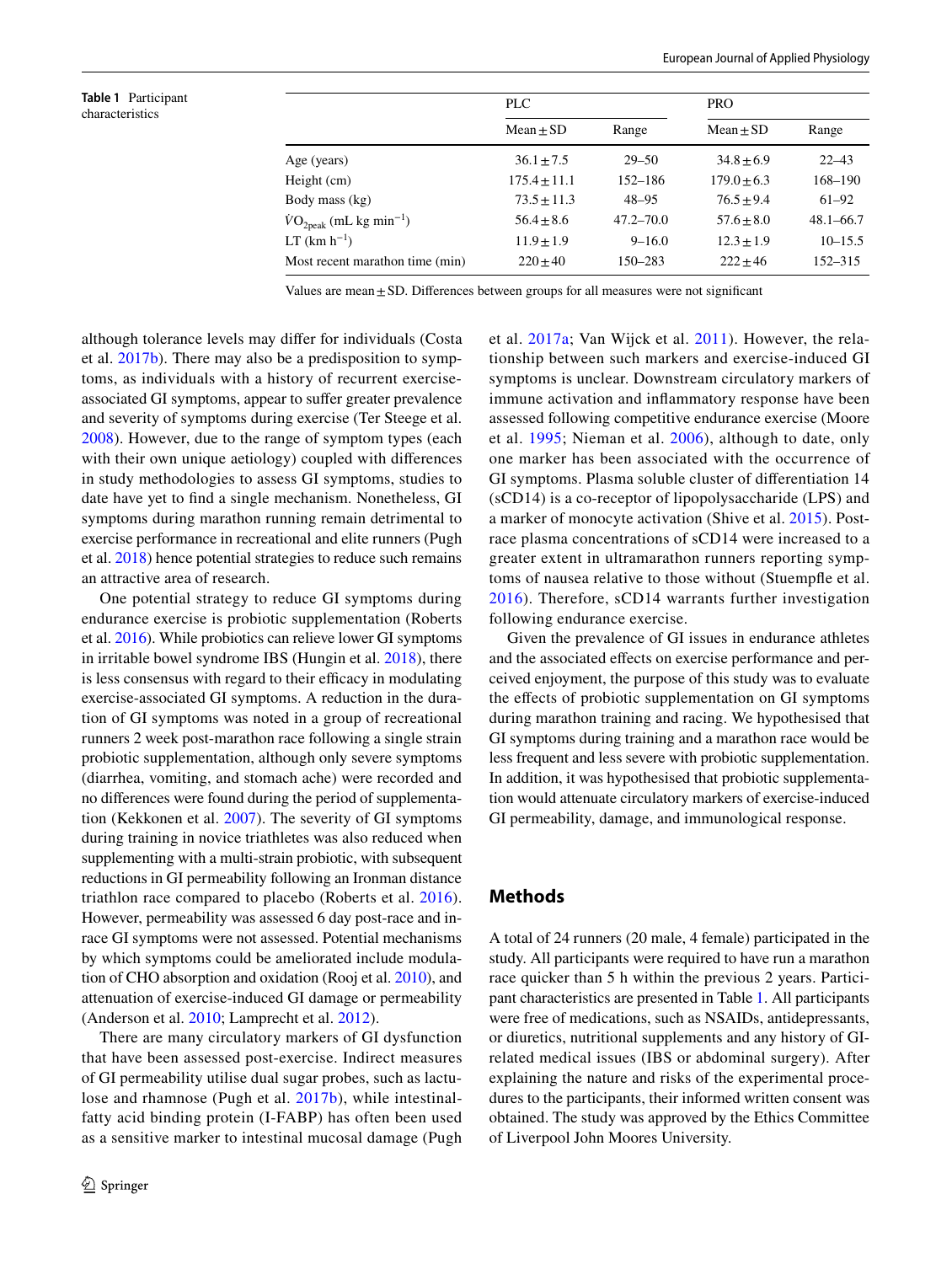#### **Baseline testing**

At least 4 weeks before the marathon, and prior to the supplement period, participants visited the laboratory and completed the Gastrointestinal Symptom Rating Scale (Svedlund et al. [1988](#page-10-12)) to assess baseline GI symptoms. Participants then completed an incremental running test to determine lactate threshold (LT) and peak oxygen uptake  $(\dot{V}O_{2\text{peak}})$ as previously described (Jones [2006](#page-9-8)). Briefy, participants ran a minimum of six stages on a motorized treadmill (HP Cosmos Saturn, Traunstein, Germany). Each stage was 3 min in duration and interspersed with 30 s breaks to allow blood sampling. Running speed was increased by 1 km  $h^{-1}$ at the end of each stage, until runners reached volitional exhaustion.

## **Supplement period**

After baseline testing, in a double-blind, randomised and matched-pairs design, participants underwent a 28 day period of supplementation consuming either a commercially available probiotic (PRO) or a visually identical placebo (PLC). Participants also consumed an additional supplement capsule on the morning of the race, 2 h before the start. Participants were matched according to their most recent marathon performance (PRO:  $222 \pm 46$  min; PLC  $220 \pm 40$  min) and body mass (Table [1](#page-1-0)). The probiotic supplement capsules contained the active strains *Lactobacillus acidophilus* CUL60, *L. acidophilus* CUL21*, Bifdobacterium bifdum* CUL20, and *Bifdobacterium animalis* subsp*. Lactis* CUL34 (Proven Probiotics Ltd, Port Talbot, Wales). The minimum concentration was 25 billion colony-forming units (CFU) per capsule. The placebo capsules were visually identical and consisted of cornstarch only (Proven Probiotics Ltd, Port Talbot, Wales). Participants were instructed to swallow the capsule daily after their frst meal. The randomization code was held by a third party, unlocked for analyses upon sample analysis completion. During the supplementation period, participants were instructed to refrain from all probiotic foods (i.e., fermented yogurts). For the full 28 day supplement period, participants were required to complete a daily training and GI symptom diary. Six GI symptoms were included: bloating, nausea, urge to vomit (upper GI), fatulence, urge to defecate, and stomach cramps (lower GI). Symptoms were scored from 0 to 10 on a visual analogue scale. Symptoms scored  $\geq$  4 were classified as 'moderate' or worse and these data were summed during the supplementary period.

#### **Marathon race**

During the 24 h before the race, participants consumed a standardized high CHO, low fbre diet [per kg body mass: 8.0 g CHO (0.28 g fbre); 2.0 g protein; 1.0 g fat]. Compliance to the diet was confrmed with food diaries and the remote food photography method (Martin et al. [2009](#page-10-13)). After an overnight fast, participants reported to the laboratory at  $\sim$  07:00 h and resting blood samples were taken. Participants were then provided a standardized breakfast [572 kcal; 128 g CHO (4.4 g fibre),  $7 \text{ g}$  protein,  $3.5 \text{ g}$  fat, and a minimum of 500 mL water] before a pre-race venous blood sample was collected. Participants performed self-selected warmups before a race briefng to reiterate in-race nutrition and subjective measures. The race started at 12:00 pm. Runners ran the 42,195 m race on a synthetic 400 m outdoor track (105.48 laps) which was in close proximity to the laboratory. Weather conditions throughout the race were: temperature: 16–17 °C; wind speed: 8–16 km h<sup>-1</sup>; precipitation: 0 mm. During the race, heart rate was monitored throughout (Firstbeat Sports©, Jyväskylä, Finland) and subjective ratings of perceived exertion (RPE) (Borg [1970\)](#page-9-9) were recorded every 15 min. Each 400 m lap time was recorded using electronic chips and a timing mat (BibTag System, MYLAPS, USA). Global GI discomfort was assessed every 15 min using a modifed Likert scale (Nieman et al. [2006\)](#page-10-9). These physiological and symptomology data were consolidated and reported as the mean of each third of the race distance completed, given that reductions in average running pace and reporting of 'hitting the wall' are seen after 25–30 km (Santos-Lozano et al. [2014](#page-10-14); Buman et al. [2009\)](#page-9-10), and glycogen depletion is theorised to occur between 32 and 40 km (Locksley [1980\)](#page-9-11).

#### **In‑race nutrition**

Participants consumed one 60 mL CHO gel (SIS Isotonic Gel, Blackburn, UK) and 200 mL of water 10–15 min before the start of the race and one 60 mL CHO gel with 200 mL of water 40 min after the start of the race and subsequently every 20 min for the remainder of the race. Gels consisted of 22 g maltodextrin and 0.01 g sodium. This provided an average of 66 g h<sup>-1</sup> CHO in 180 mL and 600 mL h<sup>-1</sup> of water during the race, a strategy that has been shown to improve performance in non-elite runners relative to a self-selected strategy (Hansen et al. [2014\)](#page-9-12). To familiarize with this nutritional strategy, participants were informed of the strategy and provided with identical gels to practice this during their two longest training runs during the prior 4 week supplementation period. This was diarized in the GI symptom and training diary.

#### **Post‑race**

Blood samples were collected immediately post-race for later analysis. Participants were then asked to complete a more detailed questionnaire (adapted from Pfeifer et al. [2012\)](#page-10-15) to assess any specifc symptoms of GI discomfort,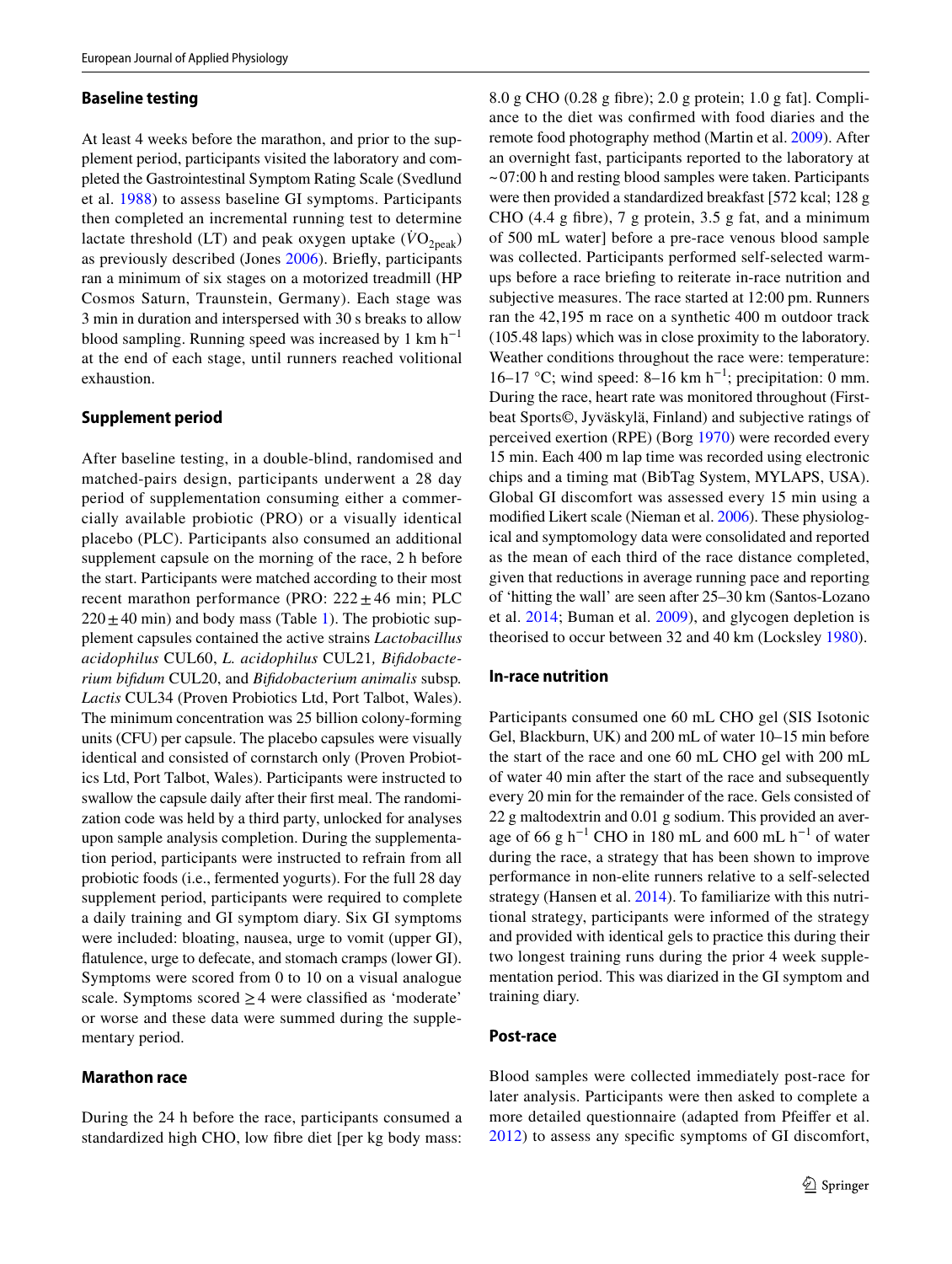including: bloating, fatulence, stitch, belching, nausea, urge to vomit, urge to defecate, and stomach cramps. These were scored on a 10-point scale  $(0=$  no pain and  $10=$  worst possible pain) with a score > 4 being regarded as moderate. To ensure understanding, specifc symptoms were explained and described to participants. This same scale was used in the daily GI symptom diary used during the supplementation period.

## **Blood analysis**

Blood samples were collected into vacutainers containing EDTA, lithium heparin, and serum separation tubes. From whole blood samples, duplicate measures of haematocrit (Hawksley micro-haematocrit reader, Sussex, UK) and haemoglobin (Haemocue, Sussex, UK) were taken. Serum samples were allowed to clot for 1 h at room temperature, while EDTA and lithium heparin samples were immediately stored on ice, following which all samples were centrifuged for 15 min at 1500 RCF at 4 °C. Serum and plasma were manually extracted and stored at −80 °C until required for analysis. Samples were analysed for plasma glucose, intestinal-fatty acid binding protein (I-FABP), sCD14, interleukin-6 (IL-6), IL-8, IL-10, and serum cortisol. Post-race sample concentrations were corrected for plasma volume changes as described by Dill and Costill ([1974](#page-9-13)).

Intestinal permeability was assessed by analysing serum samples using a previously published protocol (Fleming et al. [1996\)](#page-9-14), with the modifcation of using rhamnose instead of mannitol as the monosaccharide probe. Briefy, at baseline, a 50 mL sugar probe solution (5 g lactulose, 2 g rhamnose) was consumed and the ratio of the sugars was measured from serum samples 60 min after ingestion. A second identical probe was consumed immediately post-race and serum samples taken after 60 min for LR assessment. Pilot testing within our laboratory showed that after consuming the LR probe, serum lactulose and rhamnose concentrations had returned to baseline 7 h post ingestion and that a second LR probe at this time was able to detect post-exercise LR increase relative to a morning resting sample, which was also demonstrated on race day (Fig. [1b](#page-3-0), c).

Concentrations of I-FABP from EDTA plasma were determined using an ELISA (Hycult Biotechnology, Uden, The Netherlands; detection window 47–5000 pg mL<sup>-1</sup>) according to the manufacturer's instructions. The coefficient of variation (CV) was 8.0% for between-sample duplicates. Plasma sCD14 was measured with a commercial enzymelinked immunosorbent assay kit (R&D Systems, Inc., Minneapolis, Minnesota, USA) according to the manufacturer's instructions, with a CV of 5.9%. Cytokine concentrations were measured using cytometric bead array (CBA, BD Biosciences, San Diego, USA) for the cytokines IL-6, IL-8, and



<span id="page-3-0"></span>**Fig. 1** Serum lactulose:rhamnose ratio (**a**), laculose (**b**), and rhamnose concentrations (**c**) at each sampling point. \*Signifcant difference from pre-race  $(p < 0.05)$ , "significant difference to post LR  $(p < 0.05)$ 

IL-10 using the manufacturer's instructions with three bead populations with distinct fuorescence intensities coated with capture antibodies specifc for IL-6, IL-8, and IL-10 proteins with analysis on a BD Accuri flow cytometer (Becton–Dickinson, Franklin Lakes, NJ, USA). Following acquisition of sample data using the flow cytometer, the sample results were generated in graphical and tabular format using the BD CBA Analysis Software. The combined coefficients of variation were 9.7%. Serum cortisol was measured using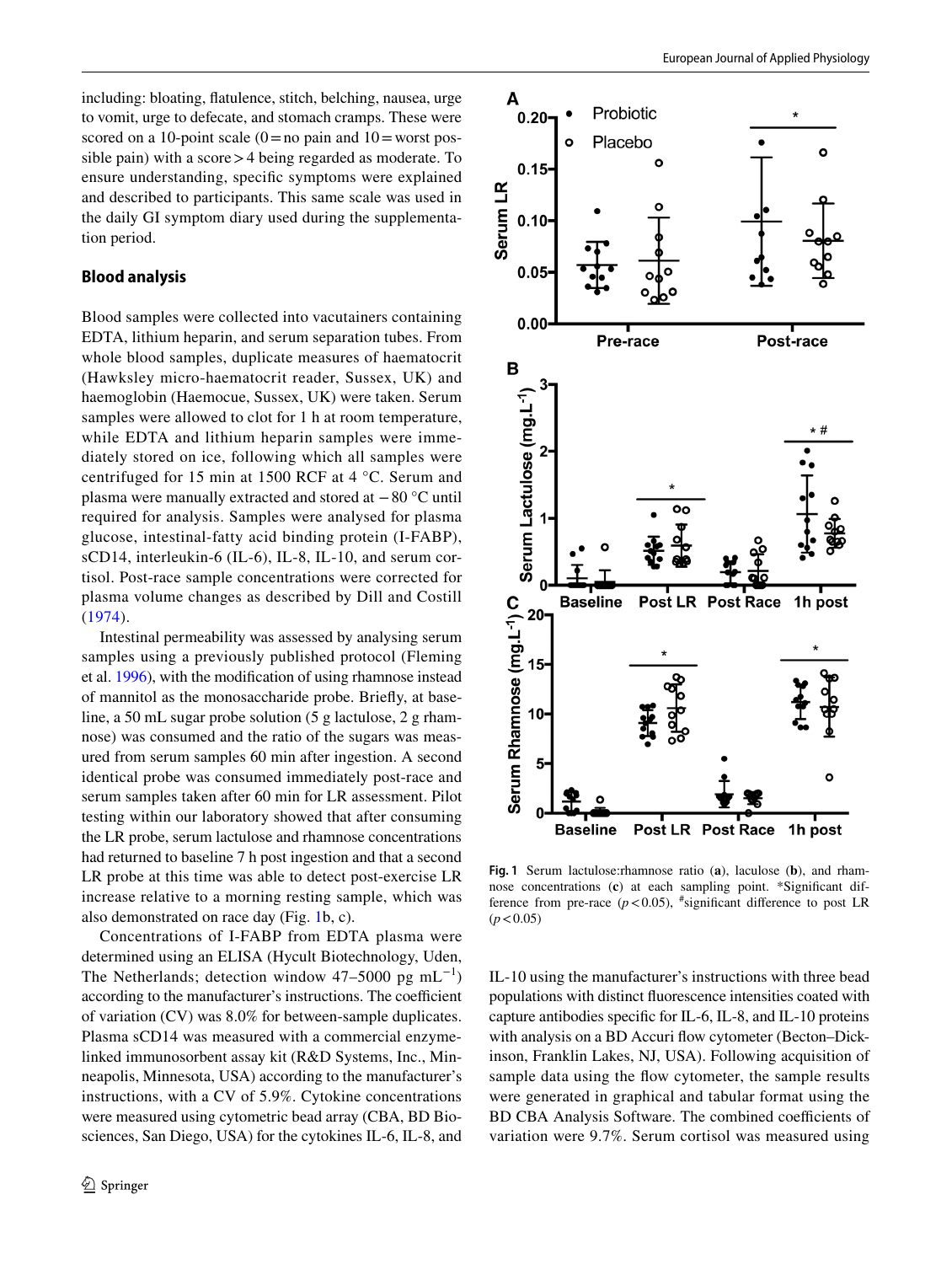<span id="page-4-0"></span>**Table 2** GI symptoms reported during days 1–14 and 15–28 days during supplementation

|                                                            | <b>PRO</b>  |            | <b>PLC</b>         |             |            |                    |
|------------------------------------------------------------|-------------|------------|--------------------|-------------|------------|--------------------|
|                                                            | Days $1-14$ | Days 15–28 | Wilcoxon $p$ value | Days $1-14$ | Days 15–28 | Wilcoxon $p$ value |
| Total number of GI scores $\geq$ 4                         | $4(0-25)$   | $2(0-16)$  | $0.007*$           | $5(0-41)$   | $11(0-39)$ | 0.336              |
| Total number of upper GI scores $\geq$ 4                   | $0(0-10)$   | $0(0-10)$  | 0.317              | $3(0-8)$    | $3(0-6)$   | 0.514              |
| Total number of lower GI scores $\geq$ 4                   | $3(0-16)$   | $1(0-8)$   | $0.007*$           | $4(0-11)$   | $5(0-12)$  | 0.317              |
| Number of days with one or more<br>symptom scored $\geq$ 4 | $3(0-12)$   | $1(0-6)$   | $0.011*$           | $5(0-12)$   | $5(0-10)$  | 0.579              |

Data are presented as median and range

\*Signifcant diference between days 1–14 and 15–28 (*p*<0.05) (Mann–Whitney *U* test)

an ELISA kit according to the manufacturer's instructions (Elecsys Cortisol assay, Cobas-Roche, UK), with a CV of 2.9%.

#### **Statistical analysis**

Descriptive statistics were produced for all data sets to check for normal distribution indicated by Shapiro–Wilk test (accepted if  $p > 0.05$ ). A two-factor mixed measures ANOVA was used to examine diferences in LR, I-FABP, sCD14, cytokines, and cortisol with condition (PRO and PLC) and various timepoints as the independent variables. Where significant main effects and interactions were present, pairwise comparisons were performed using the Sidak test method. For physiological and symptomology measures, individual data points were consolidated and averaged for each third of the race distance covered. To evaluate data on GI symptoms, a nonparametric statistical approach was chosen, as scores on GI symptoms were mainly reported on the low end of the scale and not normally distributed. Symptom diary variables were compared with the use of Wilcoxon Signed Rank tests. GI symptom diary data were analysed as the sum of all moderate or worse symptoms (scale of 0–84; a maximum of 6 each day) and the total number of days in which any GI symptoms  $\geq$  4 were reported. Symptom scores during the race were compared with the use of Mann–Whitney nonparametric *U* test for independent data. Spearman rank-order correlation was used to analyse the relationship between GI symptoms, with post-exercise I-FABP, infammatory cytokines, and sCD14 concentrations. All normally distributed data are presented as mean $\pm$ standard deviation (SD). Data not normally distributed are reported as median and range.  $p < 0.05$  was considered statistically significant. Statistical analysis was conducted using the Statistical Package for the Social Sciences software programme (SPSS, version 23) and Prism statistical software (GraphPad Prism, version.7.0c, La Jolla, CA, USA).

## **Results**

## **GI symptoms during supplementary period**

Baseline assessment scores from the GSRS showed no diferences in GI symptoms between groups for any individual symptom, lower GI, upper GI, or total GI symptom scores (data not shown). From GI symptom diaries, daily average scores for specific symptoms were low  $(< 2)$ in both PRO and PLC. However, there was a large range of scores for individual symptoms, with 17 participants reporting symptoms with moderate severity or worse during at least 1 day. Table [2](#page-4-0) displays the median number of total symptoms scored as moderate  $(\geq 4)$  for upper and lower GI symptoms, as well as the number of days with one or more moderate symptom. Data are shown for the frst 14 days and the second 14 days. For the probiotic group, there were signifcant reductions in the number of moderate symptoms reported as well as the number of days in which moderate symptoms were reported in the second two of supplementation compared to the frst 2 weeks (Table [2](#page-4-0)). There were no diferences in the placebo group.

#### **Race completion and sample collection**

A total of 20 runners completed the marathon race. There was one drop-out from PRO and three from PLC. Participants were asked to self-describe their reason for drop-out. In PLC, participants withdrew from the race due to musculoskeletal injury (22.5 km of the race completed) and two due to severe GI discomfort (12.2 and 30.2 km). In the PRO group, withdrawal was due to refux (13.4 km). Those runners who completed at least 50% of the total were included for analysis for all blood analysis, and all participants were included for GI symptom scores during training. Blood samples could not be obtained at any timepoint from one participant who completed the race. All athletes were 100% compliant to the in-race water prescription. Adherence to the gel consumption nutritional plan was high with only one gel missed by three participants (2 PLA and 1 PRO).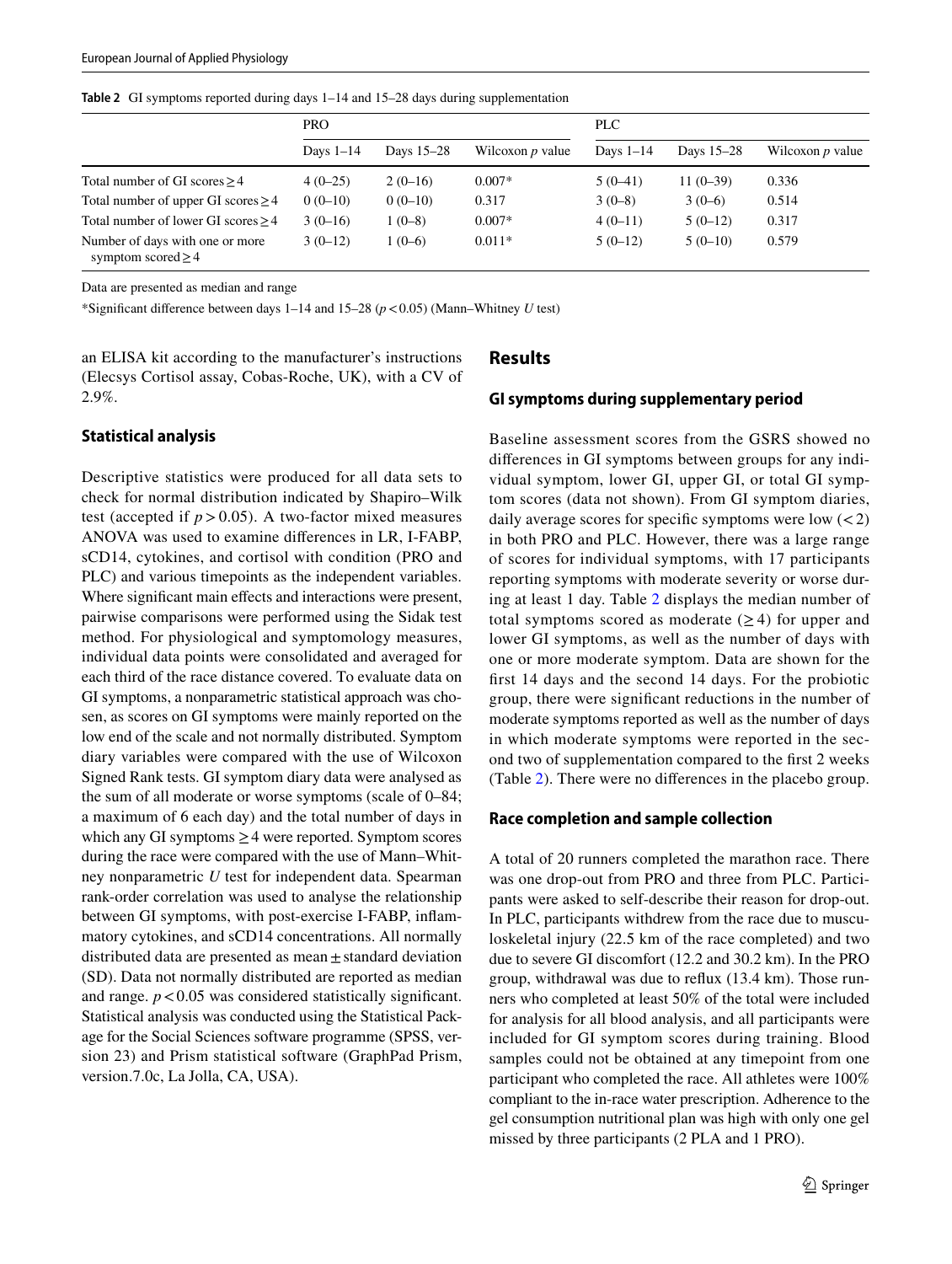<span id="page-5-0"></span>

| Timepoint                      | PLC $(n=9)$            | PRO $(n=11)$           |
|--------------------------------|------------------------|------------------------|
| Finish time (min)              | $247 + 47$             | $234 \pm 38$           |
| Running speed (%LT)            | $91.3 \pm 8.7$         | $90.2 \pm 9.1$         |
| Heart rate (bpm)               |                        |                        |
| $1/3$ of race                  | $162 + 9$              | $156 \pm 13$           |
| 2/3                            | $161 \pm 15$           | $160 + 9$              |
| 3/3                            | $155 \pm 19$           | $161 \pm 8$            |
| <b>RPE</b>                     |                        |                        |
| $1/3$ of race                  | $12.6 \pm 0.7$         | $12.5 \pm 1.0$         |
| 2/3                            | $14.5 \pm 0.9$         | $14.8 \pm 1.8$         |
| 3/3                            | $16.5 \pm 1.7^{\rm a}$ | $16.3 \pm 2.5^{\circ}$ |
| Blood glucose (mmol $L^{-1}$ ) |                        |                        |
| Pre                            | $5.3 + 0.6$            | $5.2 \pm 1.1$          |
| Post                           | $7.5 + 1.1^b$          | $8.4 \pm 1.6^b$        |
| Haemoglobin (g $dL^{-1}$ )     |                        |                        |
| Pre                            | $14.2 \pm 0.9$         | $13.8 \pm 1.6$         |
| Post                           | $13.8 \pm 1.9$         | $13.9 \pm 12$          |
| Haematocrit $(\%)$             |                        |                        |
| Pre                            | $42.5 \pm 3.2$         | $41.5 \pm 3.7$         |
| Post                           | $42.9 \pm 4.2$         | $42.6 \pm 3.1$         |
| PV change $(\%)$               | $2.1 \pm 8.4$          | $-1.4 + 6.8$           |

Data are mean  $\pm$  SD

<sup>a</sup>Significantly different to  $1/3$  race distance ( $p < 0.001$ )

<sup>b</sup>Significantly different to pre-race  $(p < 0.001)$ 

#### **Overview of marathon performance**

Participants completed the marathon in times between 152 and 302 min (Table [3\)](#page-5-0). For all physiological measures, there were no signifcant diferences between PLC and PRO (*p*>0.05). For HR and RPE, data are shown for each third of the race distance. For all participants, RPE increased from the first to the final third  $(p < 0.001)$  of the race. Post-race blood glucose concentrations were increased in both groups relative to pre-race samples  $(p < 0.001)$ .

Mean running speed during each lap for PLC and PRO is shown in Fig. [2a](#page-6-0). Average running speeds were calculated for both groups during each third of the race and relative comparisons were made between each third (Fig. [2b](#page-6-0)). During the second third of the race, relative reductions in speed were  $3.6 \pm 3.5\%$  for PRO and  $6.9 \pm 6.9\%$  for PLC, although this was not significant  $(p=0.165)$ . During the final third, the reduction in average relative speed was greater in PLC  $(14.2 \pm 5.8\%)$  compared to PRO  $(7.9 \pm 7.5\%)$  ( $p = 0.03$ ). This difference also remained significant between PLC  $(14.1 \pm 6.1)$  and PRO  $(8.0 \pm 6.7%)$  when only matched pairs were considered  $(n=8$  per group)  $(p=0.04)$ .

#### **Global GI symptoms during the race**

During the race, global GI scores were averaged across each third (Fig.  $2c$  $2c$ ). There were significant effects of both time  $(p<0.001)$  and condition  $(p=0.03)$ . For time, there no signifcant diferences between thirds for PRO. For PLC, there was a signifcant diference between GI symptom scores between the first  $(1.6 \pm 1.8)$  and final third  $(6.1 \pm 2.7)$  of the race  $(p < 0.001)$ . While differences between conditions, groups were not significant for the first  $(p=0.722)$  or second  $(p=0.205)$  third of the race, GI symptoms were significantly lower in PRO compared with PLC during the fnal third of the race  $(p=0.010)$  (Fig. [2](#page-6-0)c). When only matched pairs were considered  $(n=8$  per group), GI symptoms were still significantly higher in the final third  $(5.6 \pm 2.9)$  of the race compared to the first  $(1.5 \pm 2.0)$  for PLC ( $p = 0.001$ ). The diference in GI symptoms scores between groups during the fnal third of the race only trended towards signifcance  $(p=0.08)$  between PLC  $(5.6 \pm 2.9)$  and PRO  $(3.25 \pm 2.1)$ . For both groups combined  $(n=20)$ , there was a significant correlation between average global GI score in the fnal third, and a reduction in average pace during this fnal third relative to the first third  $(r=0.562, p=0.010)$  (Fig. [2](#page-6-0)d).

## **Circulatory markers of immune activation and GI dysregulation**

Differences in sCD14 between PRO and PLC were not significant either pre- or post-race (Fig. [3a](#page-6-1)). For both groups, sCD14 was significantly increased post-race  $(PLC=8.7\pm5.1 \text{ µg m}L^{-1}, PRO=9.6\pm5.7 \text{ µg m}L^{-1})$  compared to pre-race (PLC 3.3±1.7 µg mL−1, *p*=0.006; PRO  $3.7 \pm 1.6$  µg mL<sup>-1</sup>,  $p = 0.022$ ). Changes in pre-to-post-race sCD14 concentrations were significantly correlated with a global GI symptoms reported during the fnal third of the race  $(r=0.546, p=0.016)$ .

Diferences in LR (Fig. [1](#page-3-0)a) and I-FABP (Fig. [3](#page-6-1)b) were not signifcant at any timepoints between PRO and PLC. There was a significant effect of time for LR with a significant difference between pre-  $(PRO = 0.057 \pm 0.022)$ ;  $PLC = 0.061 \pm 0.042$  and post-race values  $(PRO = 0.099 \pm 0.062$ ;  $PLC = 0.081 \pm 0.036$ ) ( $p = 0.040$ ). Diferences in LR pre-to-post-race were due to signifcant increases in serum lactulose concentration 1 h post-race compared to post LR (Fig. [1](#page-3-0)b), while there was no signifcant diference in serum rhamnose concentrations at these timepoints (Fig. [1c](#page-3-0)). For both groups, I-FABP was signifcantly increased post-race (PRO =  $1814 \pm 1708$  pg mL<sup>-1</sup>; PLC =  $1392 \pm 867$  pg mL<sup>-1</sup>) compared to pre-race (PRO 455±190 pg mL−1; PLC 460±221 pg mL−1) (*p*=0.0004). The difference was not significant at 1 h post-race (*p*=0.925). Post-race values for LR (*r*=−0.250, *p*=0.289), changes in pre-to-post-race LR  $(r=-0.275, p=0.24)$ , and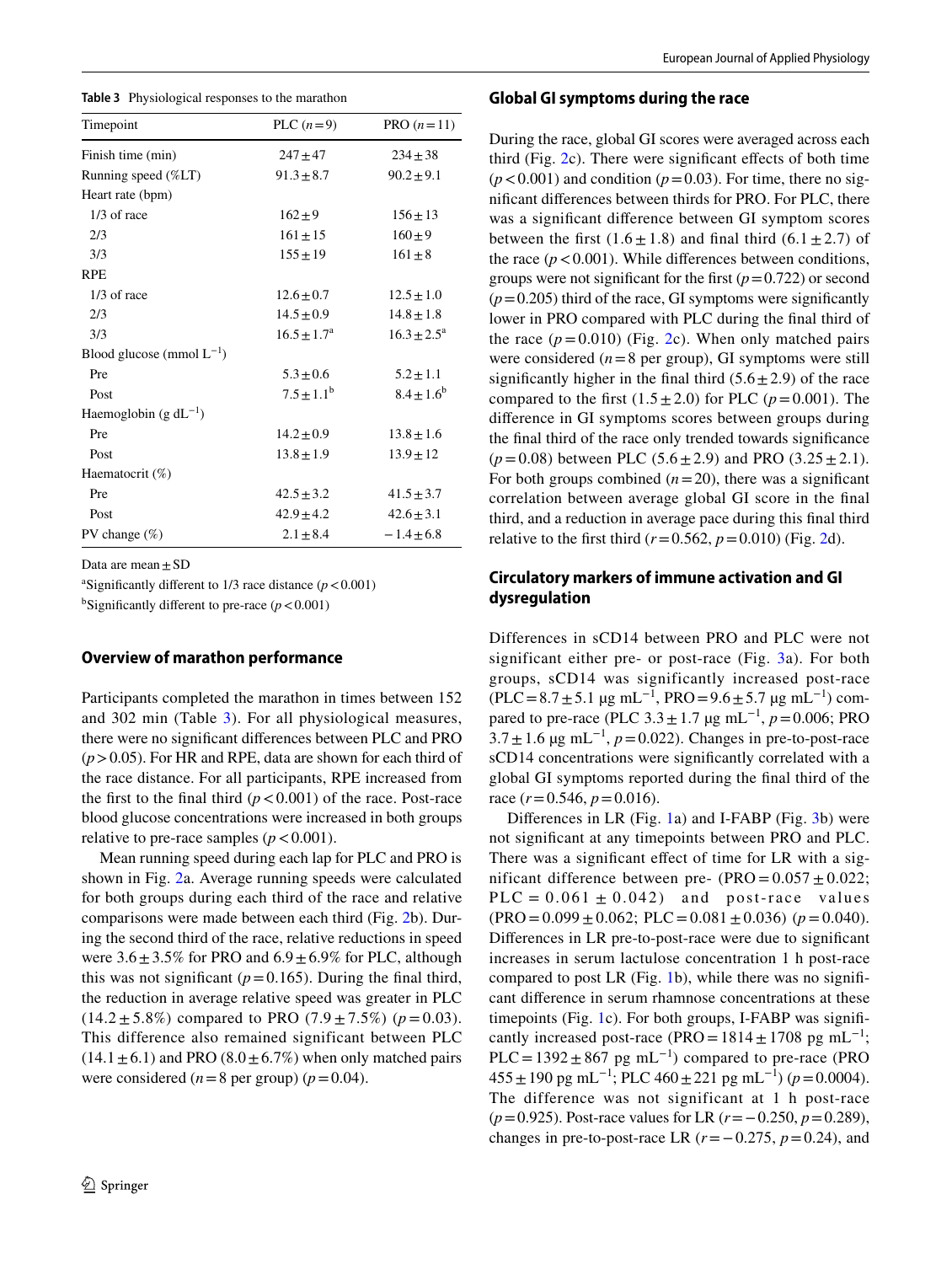

<span id="page-6-0"></span>**Fig. 2 a** Running speed during each lap of the race. **b** Average running speed during each third of the race, relative to frst third. \*Signifcant diference between PLC and PRO (*p*<0.05). **c** Global GI symptom scores during each third of the race. \*Signifcant increase

compared to PRO. **d** Correlation between relative decline in speed and average global GI symptom scores during the fnal third of the race



<span id="page-6-1"></span>**Fig. 3 a** Plasma sCD14 concentrations pre- and post-race for PRO  $(n=11)$  and PLC  $(n=10)$  groups. \*Significant difference from pre-race  $(p < 0.05)$ . **b** Plasma intestinal-fatty acid binding protein

(I-FABP) pre-, post-, and 1 h post-race for PRO and PLC. \*Signifcant difference from pre-race  $(p < 0.05)$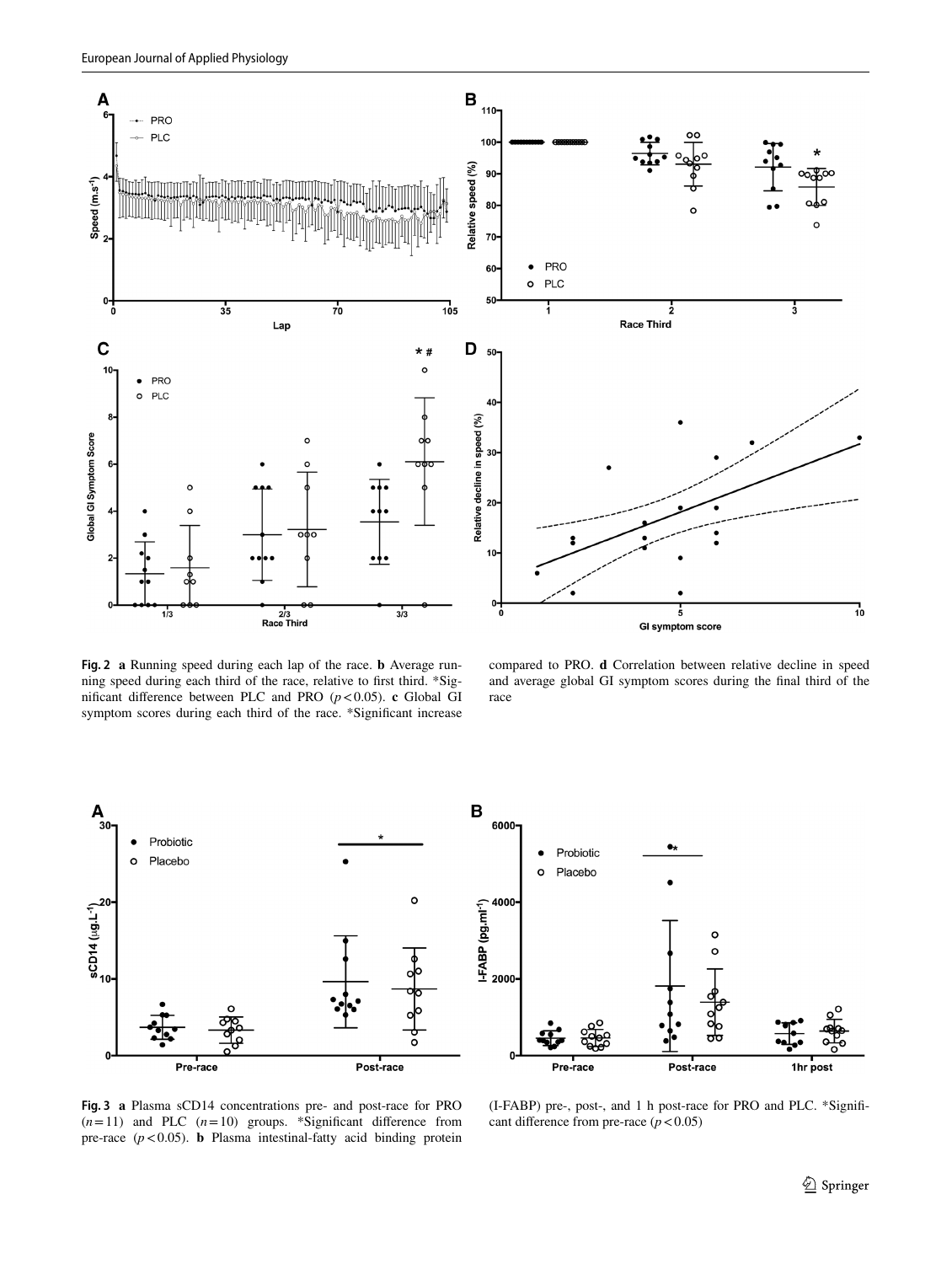<span id="page-7-0"></span>**Table 4** Pre- and postexercise cytokine and cortisol concentrations for placebo and probiotic groups. Data are  $mean + SD$ 

|                              | PLC.          |                  |               | <b>PRO</b>        |  |
|------------------------------|---------------|------------------|---------------|-------------------|--|
|                              | Pre-race      | Post-race        | Pre-race      | Post-race         |  |
| IL-6 (pg mL <sup>-1</sup> )  | $0.82 + 0.74$ | $13.58 + 12.9^a$ | $1.01 + 0.66$ | $10.96 + 7.86^a$  |  |
| IL-8 (pg mL <sup>-1</sup> )  | $2.13 + 2.03$ | $12.11 + 6.33a$  | $2.24 + 0.92$ | $13.45 + 11.18^a$ |  |
| IL-10 (pg mL <sup>-1</sup> ) | $0.73 + 0.64$ | $5.78 + 3.26^a$  | $0.91 + 0.55$ | $5.27 + 3.91^a$   |  |
| Cortisol (nmol $L^{-1}$ )    | $614 + 119$   | $1083 + 196^a$   | $653 + 155$   | $1148 + 242^a$    |  |

<sup>a</sup>Significant difference from pre-race  $(p < 0.001)$ 

<span id="page-7-1"></span>**Table 5** GI symptoms measured immediately and 24 h post-race

|                        | PLC        | <b>PRO</b> |
|------------------------|------------|------------|
| Immediately post-race  |            |            |
| Total GI symptom score | $15(3-51)$ | $13(0-37)$ |
| Upper GI symptom score | $5(0-30)$  | $6(0-16)$  |
| Lower GI symptom score | $7(0-21)$  | $10(0-31)$ |
| 24 h post-race         |            |            |
| Total GI symptom score | $12(0-43)$ | $16(0-36)$ |
| Upper GI symptom score | $4(0-46)$  | $6(0-18)$  |
| Lower GI symptom score | $5(0-25)$  | $7(0-28)$  |

Data are presented as median and range

changes in pre-to-post-race concentrations of I-FABP (*r*=−0.481, *p*=0.075) did not signifcantly correlate with global GI symptom scores.

The concentrations of IL-6, IL-8, IL-10, and cortisol are presented in Table [4](#page-7-0). There were no signifcant diferences for either pre- or post-race concentrations between PLC and PRO  $(p > 0.05)$ . For both groups, all measures increased from pre- to post-races  $(p < 0.001)$ . Post-race values did not correlate with global GI symptom scores  $(p > 0.05)$ .

#### **GI symptoms assessed post‑race**

Mean scores for specifc symptoms immediately post-race and 24 h post were all low for both PRO and PLC  $(\leq 2)$ with no significant differences between conditions for all symptoms. From these, total, upper, and lower GI symptom scores were calculated, with no signifcant diferences between PRO and PLC (Table [5](#page-7-1)). All participants reported at least one symptom during the race and 24 h post-race (score≥2), while 50% reported at least one moderate symptom (score≥4). Correlations between measures of either any of the individual specifc GI measures, or pooled totals (total score, lower GI score, and upper GI score) assessed post-race and global GI symptoms were all not signifcant  $(p>0.05)$ .

#### **Discussion**

The aim of the present study was to evaluate the efects of probiotic supplementation on gastrointestinal (GI) symptoms, circulatory markers of GI permeability and damage, cytokines and cortisol during a marathon race. Utilising an officially sanctioned track marathon race in a wide range of experienced marathon runners, we report that all runners experienced GI symptoms, with two athletes abandoning the race due to severe GI discomfort. Of note, there was an association between the subjective scores of in-race GI symptoms and reductions in running speed, especially towards the later stages of the race. We report for the frst time that runners supplementing with probiotics reported fewer and less severe GI symptoms, both in training and during a marathon race when using standardized, recommended CHO loading and in-race CHO and hydration strategies. Those runners supplementing with probiotics also demonstrated less of a performance decrement (as evidenced by maintaining running speed) towards the end of the race. Taken together, our data suggest that supplementation with probiotics could have performance benefts during competitive endurance exercise through alleviation of GI symptoms.

In relation with the 4 week supplementation period, our data demonstrate that participants reported fewer moderate GI symptoms during training (as reported in a daily GI symptom diary), an effect that was observed after 2 weeks of probiotic supplementation. In subsequently assessing global GI symptoms using a visual analogue scale during the marathon race itself, we were also able to report, in real time, the development of GI symptoms throughout the race. As each 400 m lap time was recorded, we were able to accurately assess running speed throughout the race and observed a signifcant association between GI symptom severity and the reduction in running speed during the fnal third of the race. From the measurements of real-time GI symptoms and reductions in speed, our data, therefore, suggest that probiotic supplementation could help marathon runners better maintain their running speed, possibly due to the attenuation of GI symptoms. Previously, a 'gut-training' protocol that was able to reduce GI symptoms during exercise resulted in an increase in endurance performance, supporting a causal relationship between GI symptom severity and decrements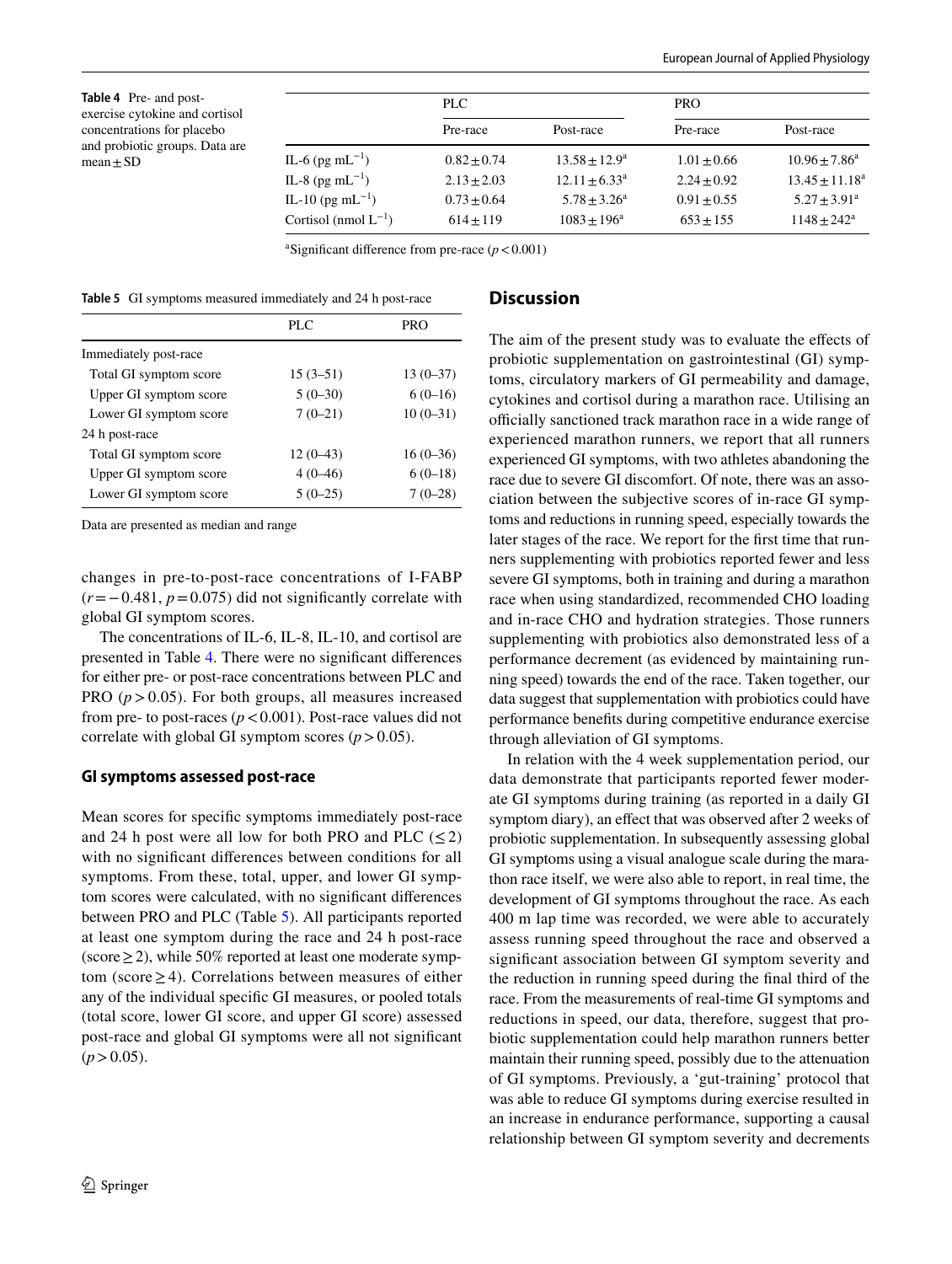in performance (Miall et al. [2018](#page-10-16)). However, it is also known that reductions in running speed during the fnal stages of a marathon can elicit negative emotions (Buman et al. [2008](#page-9-15)), and therefore, we cannot exclude the possibility that GI symptom scores may have been higher or exaggerated in those runners whom were unable to maintain their race pace. Regardless of the exact reason for the maintenance of race pace, data presented here have shown the potential of probiotic supplementation to improve endurance performance, where GI symptoms are likely to be a deleterious factor.

We (Pugh et al. [2018](#page-10-0)) and others (Pfeifer et al. [2012;](#page-10-15) Ter Steege et al. [2008](#page-10-2)) have previously reported that 4–27% of runners report 'moderate' or 'serious' GI symptoms during a marathon race (Pfeifer et al. [2012;](#page-10-15) Ter Steege et al. [2008](#page-10-2); Pugh et al. [2018](#page-10-0)). In the current study, 50% of participants reported experiencing one or more moderate symptoms during the race. Interestingly, when specifc GI symptoms were assessed immediately post-race, there was no association with these and global in-race symptoms. This discrepancy may present a discourse between measures recorded in real time and measures requiring recall. The higher incidence reported here may also be due to the higher CHO consumption (66 g h<sup>-1</sup>) than ab libitum intakes reported previously  $(35±26 g h<sup>-1</sup>)$  (Pfeiffer et al. [2012](#page-10-15)). This may also explain why studies conducted to date have not shown an association with CHO intake during marathon running and GI symptoms (Hansen et al. [2014](#page-9-12); Pfeifer et al. [2012;](#page-10-15) Pugh et al. [2018](#page-10-0)).

As well as an association with GI symptoms and reductions in running speed, there were signifcant correlations between GI symptoms and post-race sCD14 concentrations, although there were no diferences between supplement groups. sCD14 has previously been described as a marker for increased exposure to lipopolysaccharides (Wright et al. [1990\)](#page-10-17), the translocation of which triggers an immune response thought to be an aetiological factor for exerciseinduced GI symptoms (Costa et al. [2017a](#page-9-0)). During a 161 km ultramarathon, plasma sCD14 concentrations were signifcantly higher post-race in those participants reporting symptoms of nausea (Stuempfe et al. [2016](#page-10-11)). It should be noted that while sCD14 is stimulated by lipopolysaccharide, it can also be stimulated by a number of toll-like receptor ligands and infammatory cytokines and so may better be considered a marker of monocyte activation (Shive et al. [2015\)](#page-10-10). However, the lack of any signifcant correlations between plasma cytokine and sCD14 concentrations in the present study is unsurprising given that strenuous exercise is a strong stimulus for cytokine production, independent of GI damage and GI translocation (Pedersen and Hoffman-Goetz [2000\)](#page-10-18). While we acknowledge that we did not observe an efect of probiotic supplementation on post-race sCD14 concentrations, our data do suggest that sCD14 may be a novel marker for GI-induced immune activation following endurance exercise and provides scope for future research.

There was no association between GI symptoms and LR or I-FABP (used as a marker of GI permeability and damage, respectively), although both were increased post-race. Previously, GI permeability has been shown to be increased following a half and full marathon, but without correlation to any GI symptoms (Smetanka et al. [1999](#page-10-19); Oktedalen et al. [1992](#page-10-20)). Indeed, an inverse correlation between exercise-induced GI permeability and symptoms has also been reported (Costa et al. [2017b](#page-9-3)), where those with the highest GI permeability reported the lowest symptoms, a fnding that has also been found with I-FABP (Costa et al. [2017b](#page-9-3)). While these markers of GI permeability and damage may have clinical relevance, the lack of relationship with GI symptoms seen here and in the previous studies reinforces both the complexities and difficulties in assessing the deleterious efects of exercise on the GI tract, its ability to retain functionality during endurance exercise, and the mechanisms of individual GI symptoms. Future studies, particularly feldbased studies, must, therefore, consider an array of circulatory and subjective measures, although more invasive measures could be needed to fully understand the aetiology of symptoms.

Despite the novel data presented here that adds to the current literature, it is not without some limitations, most of which are due to the using a real-life, competitive marathon race within the study design. Indeed, while the study holds methodological rigor in standardising many of the variables that can afect the incidence of exercise-induced symptoms such as pre-race nutrition, we also acknowledge that the use of an absolute CHO and water intake may not have been the optimum in-race nutrition strategy for each individual. It is known that many components of digestion can vary between individuals such as gastric emptying (Leiper et al. [2001;](#page-9-16) Rehrer et al. [1992\)](#page-10-21). However, individualised strategies for each participant would have required prior testing, some of which may have been invasive, and so was not possible in the current study. In addition, while participants were instructed to consume all of the contents of each gel, this was not assessed systematically, and therefore, the possibility remains that some participants consumed less and, therefore, may not have reached the prescribed CHO intake. Sweat rates can also vary between athletes (Baker et al. [2016\)](#page-9-17), and therefore, runners may have experienced difering levels of dehydration, which is also known to afect GI symptoms (Lambert et al. [2008](#page-9-18); Rehrer et al. [1989\)](#page-10-22). We did not measure core temperature during the race, which has been associated with both GI damage and symptoms (Pires et al. [2016](#page-10-23)). The cohort here had a large range of fnish time, with subsequent ranges in training history and volume. Future studies should also look to recruit participants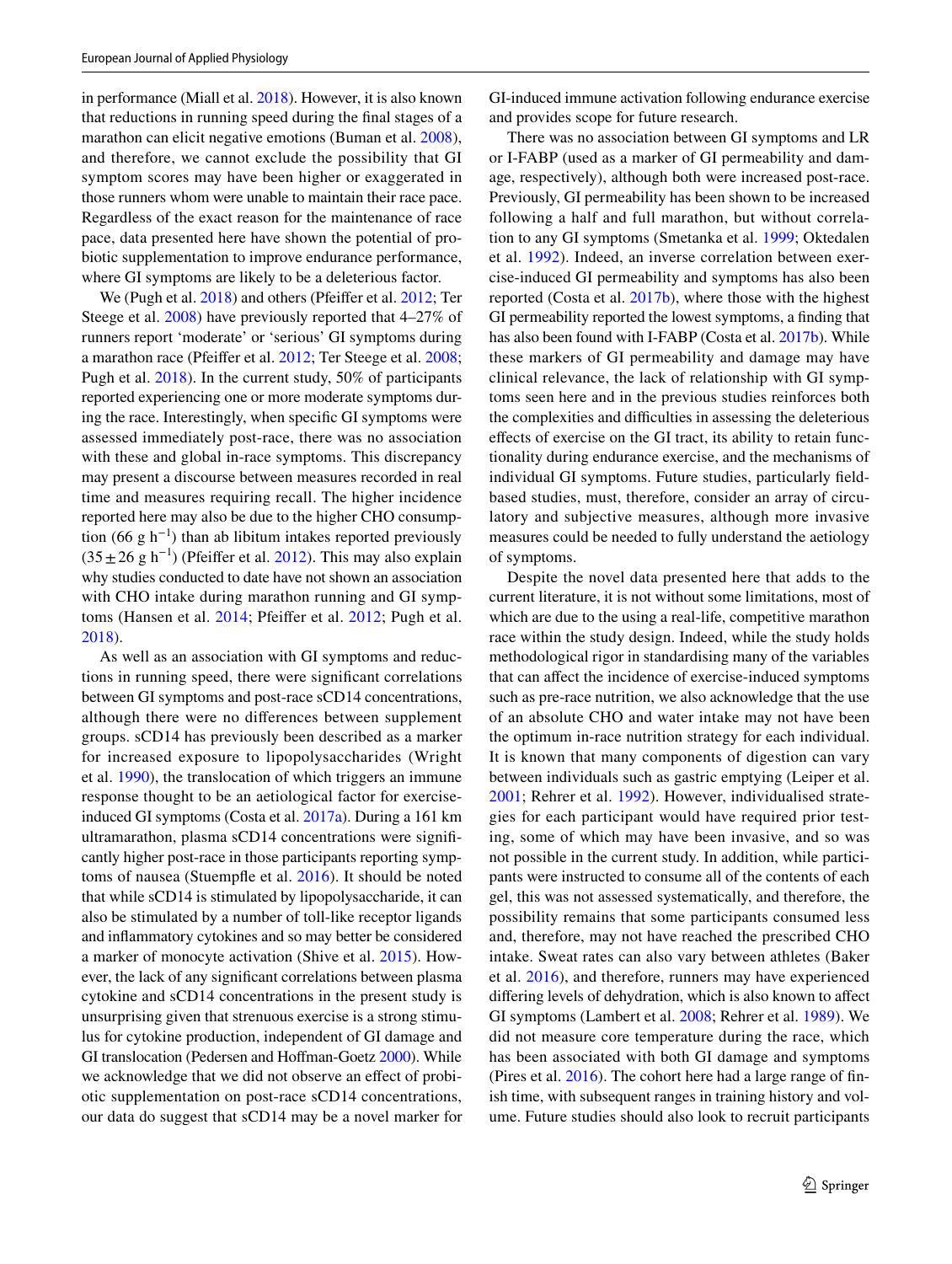of more similar characteristics, as these most likely infuence the risk of GI symptomology.

In conclusion, we provide novel data demonstrating that probiotic supplementation attenuates GI symptoms during a marathon race, an efect that is associated with the maintenance of running speed during the latter stages of the race. Probiotic supplementation also reduced the frequency of moderate or worse GI symptoms reported, with diferences observed after 14 days of supplementation. While we observed diferences in these subjective measures, probiotic supplementation had no effect on sCD14, IL-6, IL-8, IL-10, cortisol, or I-FABP concentrations nor or GI permeability (LR). Despite this, we have shown that probiotics offer a promising strategy to reduce the incidence and severity of GI symptoms in endurance runners. Therefore, athletes participating in endurance events, where GI symptoms are common and likely to afect performance could consider probiotic supplementation in the weeks prior to competition.

**Acknowledgements** The results of this study are presented clearly, honestly, and without fabrication, falsifcation, or inappropriate data manipulation. The authors would like to thank the technical assistance of Dean Morrey and Gemma Miller for their help with laboratory testing as well as Daniel Owens, Paul Smith-Johnson, Craig Thomas, Daniel Sadler, Victoria Benford, Gemma Sampson, Mark Hearris and Sarah-Jayne Pugh for their help on race day. Finally, the authors would like to express their gratitude to all of the participants.

**Author contributions** JP, JM, GC, and AS conceived and planned the experiments. JP and RF processed and analysed GI symptom data. SF performed lactulose:rhamnose analysis. JP, DD, SLE, and BK collected blood samples, processed samples, and performed the analysis. JP took the lead in writing the manuscript. All authors provided critical feedback and helped shape the research, analysis, and manuscript.

**Funding** The study received funding from Aliment Nutrition Ltd.

## **Compliance with ethical standards**

**Conflict of interest** The authors report no confict of interest.

**Open Access** This article is distributed under the terms of the Creative Commons Attribution 4.0 International License [\(http://creativeco](http://creativecommons.org/licenses/by/4.0/) [mmons.org/licenses/by/4.0/](http://creativecommons.org/licenses/by/4.0/)), which permits unrestricted use, distribution, and reproduction in any medium, provided you give appropriate credit to the original author(s) and the source, provide a link to the Creative Commons license, and indicate if changes were made.

## **References**

- <span id="page-9-6"></span>Anderson RC, Cookson AL, McNabb WC, Park Z, McCann MJ, Kelly WJ, Roy NC (2010) *Lactobacillus plantarum* MB452 enhances the function of the intestinal barrier by increasing the expression levels of genes involved in tight junction formation. BMC Microbiol 10:316. <https://doi.org/10.1186/1471-2180-10-316>
- <span id="page-9-17"></span>Baker LB, Barnes KA, Anderson ML, Passe DH, Stofan JR (2016) Normative data for regional sweat sodium concentration and

whole-body sweating rate in athletes. J Sport Sci 34(4):358–368. <https://doi.org/10.1080/02640414.2015.1055291>

- <span id="page-9-9"></span>Borg G (1970) Physical training. 3. Perceived exertion in physical work. Lakartidningen 67(40):4548–4557
- <span id="page-9-15"></span>Buman MP, Omli JW, Giacobbi PR Jr, Brewer BW (2008) Experiences and coping responses of "hitting the wall" for recreational marathon runners. J Appl Sport Psychol 20(3):282–300
- <span id="page-9-10"></span>Buman MP, Brewer BW, Cornelius AE (2009) A discrete-time hazard model of hitting the wall in recreational marathon runners. Psychol Sport Exerc 10(6):662–666
- <span id="page-9-0"></span>Costa R, Snipe R, Kitic C, Gibson P (2017a) Systematic review: exercise induced gastrointestinal syndrome—implications for health and intestinal disease. Aliment Pharmacol Ther 46(3):246–265
- <span id="page-9-3"></span>Costa RJS, Miall A, Khoo A, Rauch C, Snipe R, Camoes-Costa V, Gibson P (2017b) Gut-training: the impact of two weeks repetitive gut-challenge during exercise on gastrointestinal status, glucose availability, fuel kinetics, and running performance. Appl Physiol Nutr Metab 42(5):547–557. [https://doi.org/10.1139/](https://doi.org/10.1139/apnm-2016-0453) [apnm-2016-0453](https://doi.org/10.1139/apnm-2016-0453)
- <span id="page-9-2"></span>de Oliveira EP, Burini RC (2014) Carbohydrate-dependent, exerciseinduced gastrointestinal distress. Nutrients 6(10):4191–4199. <https://doi.org/10.3390/nu6104191>
- <span id="page-9-13"></span>Dill DB, Costill DL (1974) Calculation of percentage changes in volumes of blood, plasma, and red cells in dehydration. J Appl Physiol 37(2):247–248. <https://doi.org/10.1152/jappl.1974.37.2.247>
- <span id="page-9-14"></span>Fleming S, Duncan A, Russell R, Laker M (1996) Measurement of sugar probes in serum: an alternative to urine measurement in intestinal permeability testing. Clin Chem 42(3):445–448
- <span id="page-9-12"></span>Hansen EA, Emanuelsen A, Gertsen RM, Raadahl Sørensen SS (2014) Improved marathon performance by in-race nutritional strategy intervention. Int J Sport Nutr Exerc Metab 24(6):645–655
- <span id="page-9-4"></span>Hungin APS, Mitchell CR, Whorwell P, Mulligan C, Cole O, Agreus L, Fracasso P, Lionis C, Mendive J, Philippart de Foy JM, Seifert B, Wensaas KA, Winchester C, de Wit N, European Society for Primary Care G (2018) Systematic review: probiotics in the management of lower gastrointestinal symptoms—an updated evidence-based international consensus. Aliment Pharmacol Ther 47(8):1054–1070.<https://doi.org/10.1111/apt.14539>
- <span id="page-9-1"></span>Jeukendrup AE, Vet-Joop K, Sturk A, Stegen JHJC, Senden J, Saris WHM, Wagenmakers AJM (2000) Relationship between gastrointestinal complaints and endotoxaemia, cytokine release and the acute-phase reaction during and after a long-distance triathlon in highly trained men. Clin Sci 98(1):47-55. [https://doi.org/10.1042/](https://doi.org/10.1042/Cs19990258) [Cs19990258](https://doi.org/10.1042/Cs19990258)
- <span id="page-9-8"></span>Jones AM (2006) Middle and long distance running. Sport Exerc Physiol Test Guidel 1:147–154
- <span id="page-9-5"></span>Kekkonen RA, Vasankari TJ, Vuorimaa T, Haahtela T, Julkunen I, Korpela R (2007) The effect of probiotics on respiratory infections and gastrointestinal symptoms during training in marathon runners. Int J Sport Nutr Exerc Metab 17(4):352–363
- <span id="page-9-18"></span>Lambert G, Lang J, Bull A, Pfeifer P, Eckerson J, Moore G, Lanspa S, O'Brien J (2008) Fluid restriction during running increases GI permeability. Int J Sports Med 29(3):194–198. [https://doi.](https://doi.org/10.1055/s-2007-965163) [org/10.1055/s-2007-965163](https://doi.org/10.1055/s-2007-965163)
- <span id="page-9-7"></span>Lamprecht M, Bogner S, Schippinger G, Steinbauer K, Fankhauser F, Hallstroem S, Schuetz B, Greilberger JF (2012) Probiotic supplementation afects markers of intestinal barrier, oxidation, and infammation in trained men; a randomized, double-blinded, placebo-controlled trial. J Int Soc Sports Nutr 9(1):45. [https://](https://doi.org/10.1186/1550-2783-9-45) [doi.org/10.1186/1550-2783-9-45](https://doi.org/10.1186/1550-2783-9-45)
- <span id="page-9-16"></span>Leiper JB, Broad NP, Maughan RJ (2001) Effect of intermittent highintensity exercise on gastric emptying in man. Med Sci Sports Exerc 33(8):1270–1278
- <span id="page-9-11"></span>Locksley R (1980) Fuel utilization in marathons: implications for performance (Medical staff conference, University of California, San Francisco). West J Med 133:493–502